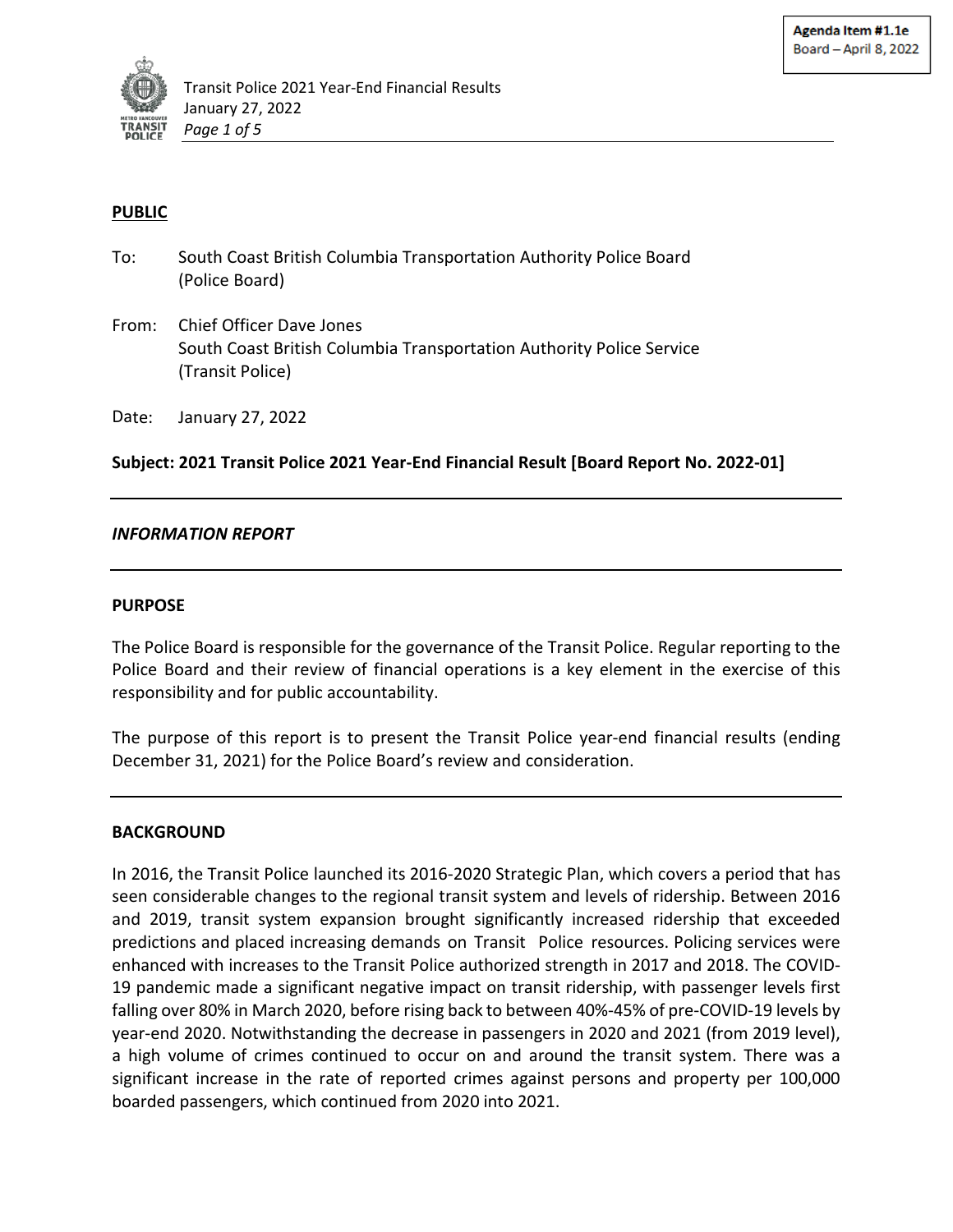

As a result of the pandemic, the development of a new Transit Police Strategic Plan was delayed and the existing plan was extended until December 31, 2021.

In 2021, the Transit Police continued its work to develop a new strategic plan for 2022-2026 (finalized in December 2021), while also focusing on its existing Strategic Plan and three Strategic Goals:

- A safe and secure transit system;
- Confidence in the use of public transit;
- Regional services that enhance local policing and community safety.

Organizationally, this included advancing of strategic actions related to:

- Maintaining operational deployment levels and responding to emerging issues such as mask compliance concerns from passengers;
- Exploring opportunities for tiered policing with the Ministry of Public Safety and Solicitor General / Policing and Security Branch;
- Increasing collaboration and training with jurisdictional police agencies to achieve safety/security across the region (e.g., Targeted Mobile Enforcement Team and Crime Suppression Team);
- Reaching out to vulnerable persons on transit and providing specialized response (e.g., support to Indigenous Peoples, those with cognitive issues and homeless persons);
- Increasing diversity in hiring;
- Planning for appropriately staffed Transit Police service delivery to address future transit system expansion;
- Enhancing Transit Police officer skills and knowledge through training;
- Achieving efficiencies through increased use of technology through the Data Evidence Management Systems project;
- Enhancing performance analytics and crime analysis;
- Promoting anti-terrorism deterrence, detection and response capacities (expansion of the Explosive Detection Dog Program); and
- Demonstrating investigative excellence.

For 2021, with the concurrence of the Police Board, TransLink Security Management Limited and TransLink, there was no increase to the authorized strength in the budget. The Transit Police's budget for 2021 was \$37,892,437 That budget does not include TransLink "allocated costs" for centralized services, such as the Sapperton premises rent and Information Technology services.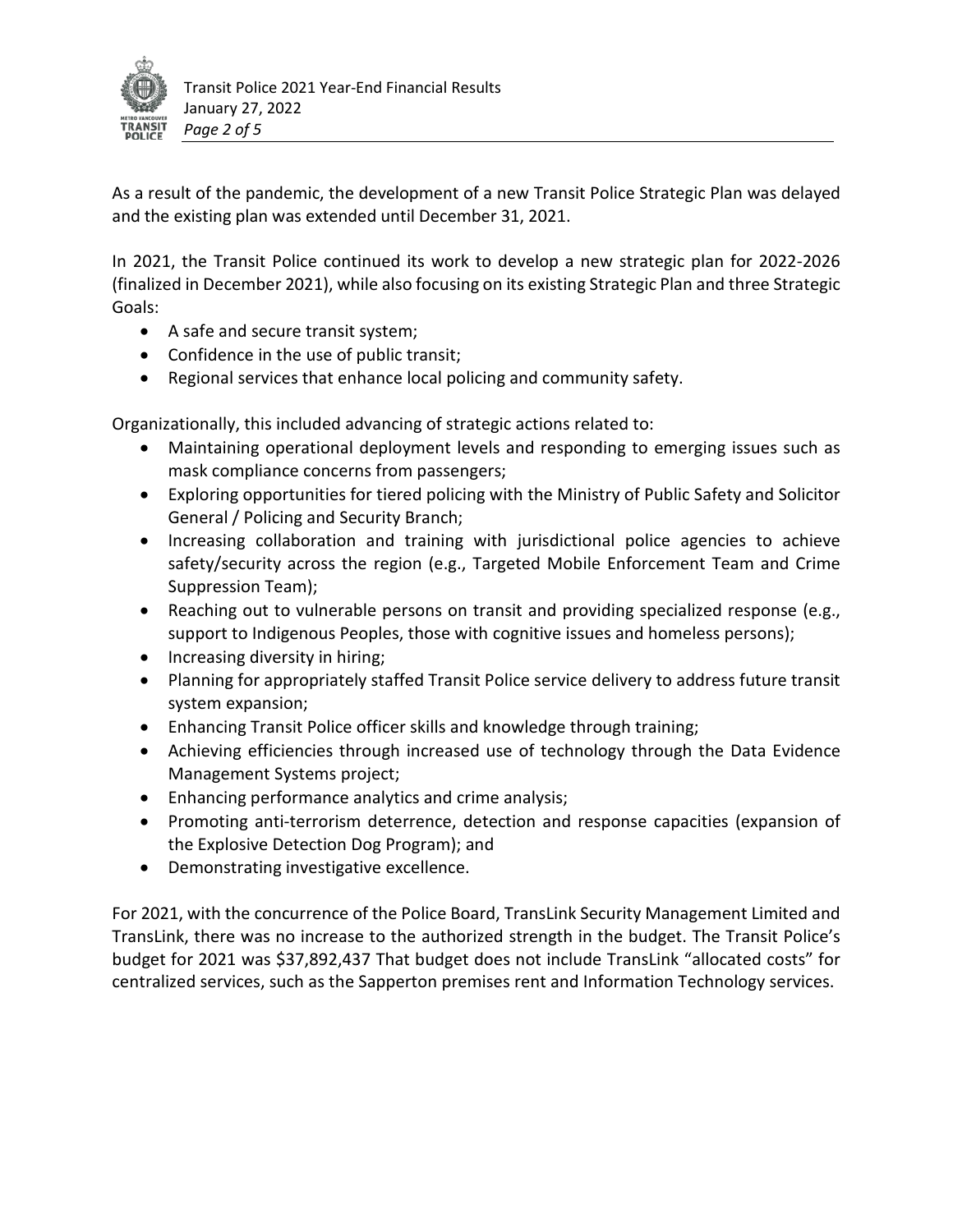

#### **DISCUSSION**

## **Results for 2021 (Appendix "A")**

Total expenditures in the year were \$38,545,046, resulting in a negative variance of \$652,609 for the year. Details are provided in Appendix "A".

A summary of cost savings and over expenditures follows:

| Savings:                    | (\$000) |
|-----------------------------|---------|
| <b>Radio Communications</b> | 126     |
| Recoveries                  | 169     |
| <b>Training costs</b>       | 139     |
| <b>Professional Fees</b>    | 113     |
| Marketing                   | 35      |
|                             | \$582   |
|                             |         |
| <u> Over Expenditures:</u>  |         |
| Salary and Benefits         | 928     |
| Vehicles                    | 105     |
| <b>Outside Services</b>     | 75      |
| Materials                   | 73      |
| Rentals                     | 22      |
| Administration              | 32      |
|                             | \$1,235 |
| Net Over Expenditure        | \$653   |

**Reconciliation of Expenditures:**

Key savings are outlined below:

- "Radio Communication" costs were \$126 Thousand less than budgeted due to the E-Comm levy being lower than planned and a large credit being received related to the 2020 levy (the 2020 actual levy was less than estimated).
- "Recoveries" were \$169 Thousand better than budgeted because of the recovery of retroactive pay and additional recoveries of overtime costs for Members on secondment.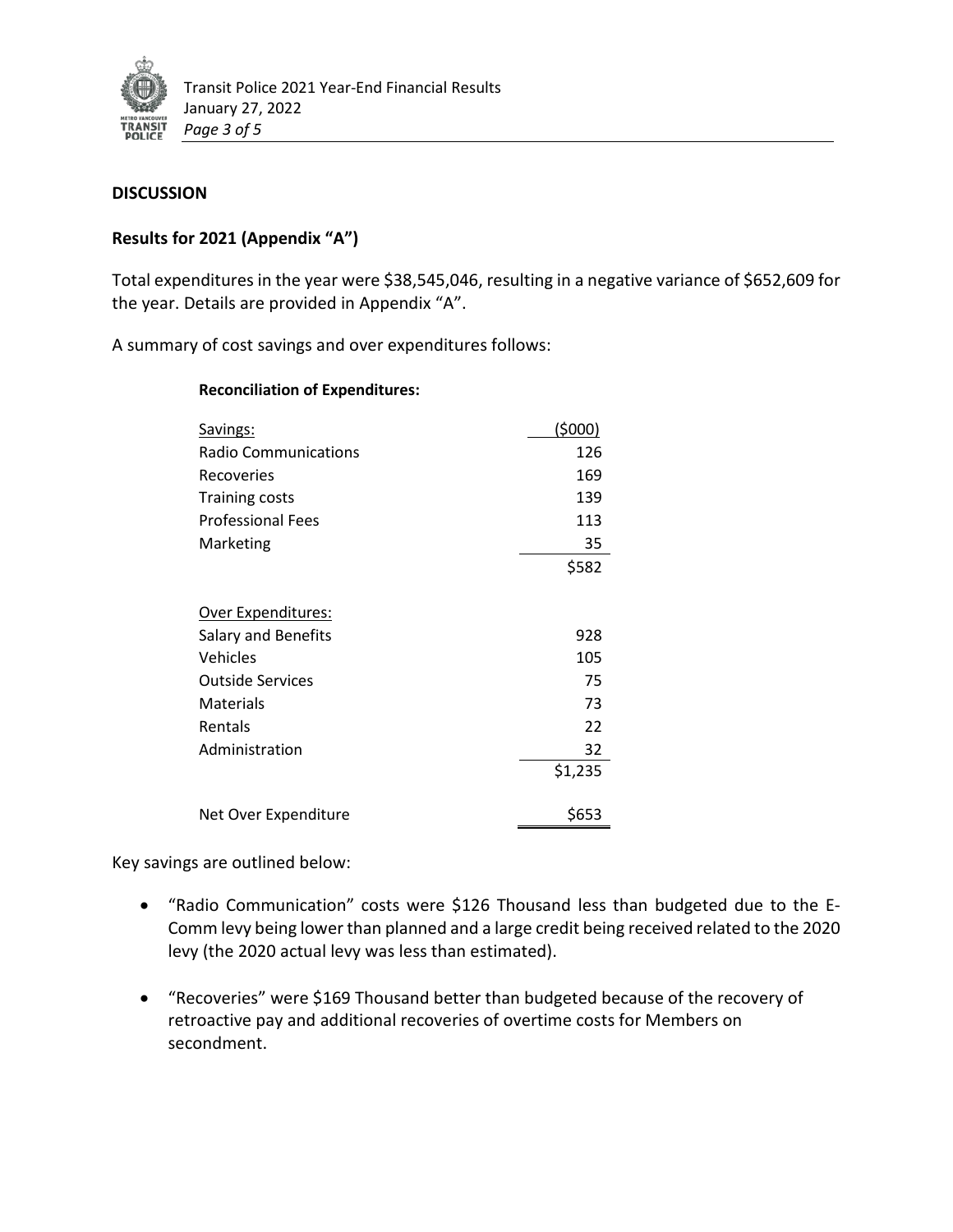

- "Training" costs were \$139 Thousand less than budgeted due to reduced conference and training costs due to the ongoing pandemic.
- "Professional Fees" were \$113 Thousand favourable to the budget as lower legal costs were incurred for the indemnification of police officers in the year.
- "Marketing" costs were \$35 Thousand under budget as less marketing campaigns were carried out in the year due to the pandemic.

Offsetting the above savings is an unfavourable variance in the following areas:

- "Salary and Benefits" were \$928 Thousand higher than budgeted as 'contractual' wage increases for sworn Members were 1% higher than planned (actual wage settlement combined for 2020 and 2021 was 5.5% compared to a budgeted 4.5% wage increase). Adding to the unfavourable variance was a larger accrual for year-end leave balances and significantly higher benefit costs (i.e., dental/extended health and WorkSafeBC) in the year. Partially offsetting the increased salary costs were overtime savings of \$314 Thousand.
- "Vehicle" costs were \$105 Thousand higher than budgeted because of considerably higher fuel prices and higher repair and maintenance costs. Offsetting some of these higher costs, were savings on vehicle insurance, as ICBC premiums decreased during the year.
- "Outside Services" (contracted services such as transcription, kennel costs, translation forensic services etc.) were over budget by \$75 Thousand due to costs associated with hosting a backup server as part of the IT disaster recovery plan and added costs for translations and DNA testing for investigations.
- "Materials" were \$73 Thousand over budget due to additional pandemic related purchases, purchase of extra Nalaxone kits and the purchase of mesh ventilation vests for police officers.
- "Rentals" were \$22 Thousand over budget because of extra range rental times due to COVID-19 protocols at the range (requiring reduced capacity) and the rental of an additional parking stalls at the Surrey Hub office.
- "Administrative" costs were \$32 Thousand over budget due to purchase of additional office equipment and COVID-19 protective barriers.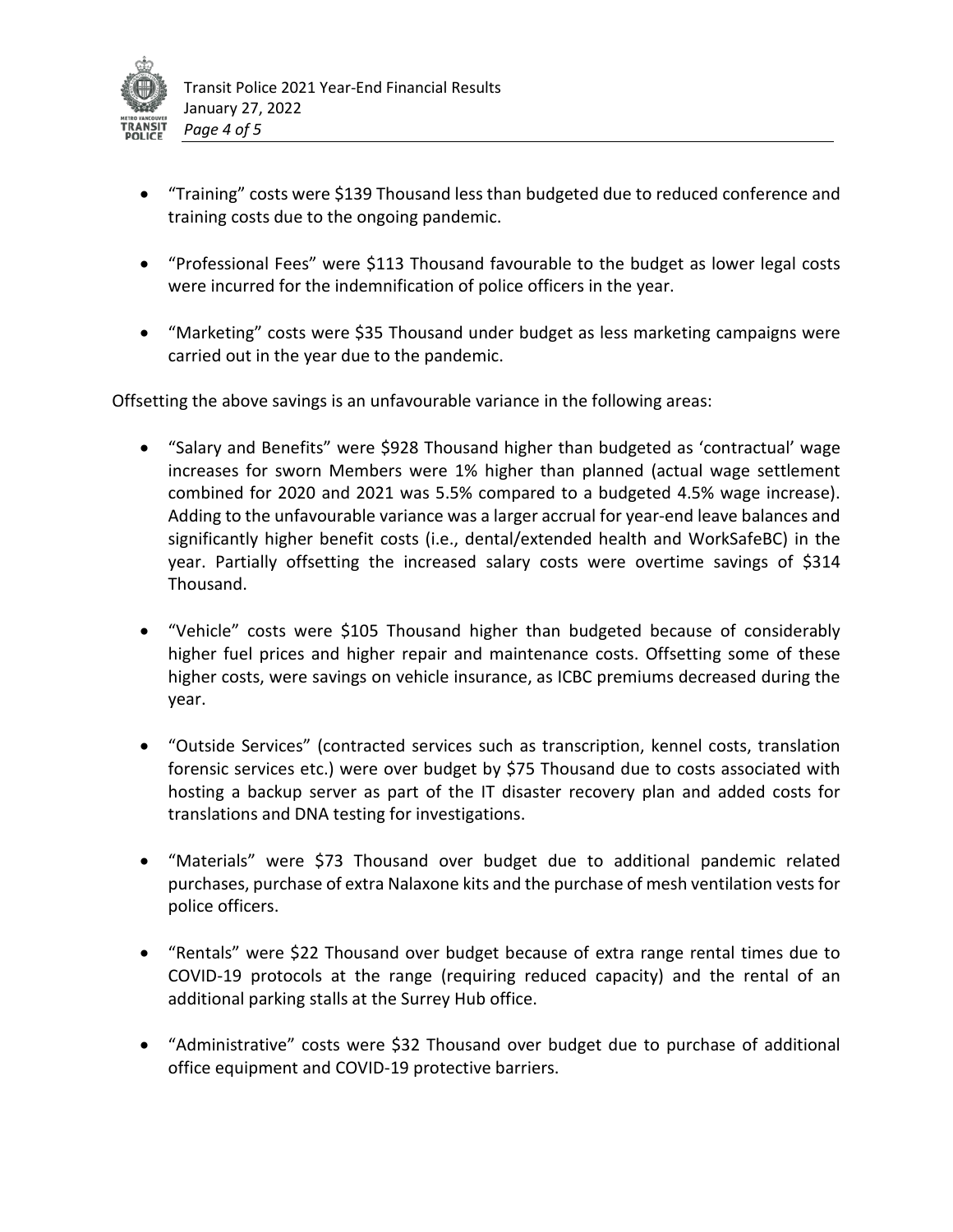

#### **TransLink Allocated Costs**

Allocated costs from TransLink are not included in the Transit Police budget, which is consistent with the other TransLink subsidiaries. TransLink allocates centralized costs to the business units that directly benefit from/consume the service or cost. The cost allocated to the Transit Police covers Information Technology, Premises Rental, Payroll and some Human Resources services. Total allocated costs budgeted for 2021 were \$5,154,911.

Total TransLink allocated cost expenditures were \$4,845,616 for the year, resulting in a positive variance of \$309,291 (see Appendix "B"). The positive variance was largely due to lower premise costs (delay in moving into additional third floor space at Sapperton) and lower computer and systems costs.

## **CONCLUSION**

Total expenditures in 2021 were \$38,545,046, resulting in a negative variance of \$652,609 for the year. The negative variance was largely due to sworn wage increases and benefit costs (WorkSafeBC and dental/extended health) being higher than budgeted. The 2021 year end results includes an accrual for estimated retroactive pay for Transit Police Officers, based on the recent wage settlement in the Vancouver Police Collective Agreement.

#### **Chief Officer Dave Jones**

Author: Tom Smolic, Transit Police Senior Finance Manager

**\_\_\_\_\_\_\_\_\_\_\_\_\_\_\_\_\_\_\_\_\_\_\_\_\_\_\_\_\_\_\_\_\_\_\_\_\_\_\_**

Submitting Senior Executive Member: Barry Kross, Deputy Chief Officer – Administrative Services Division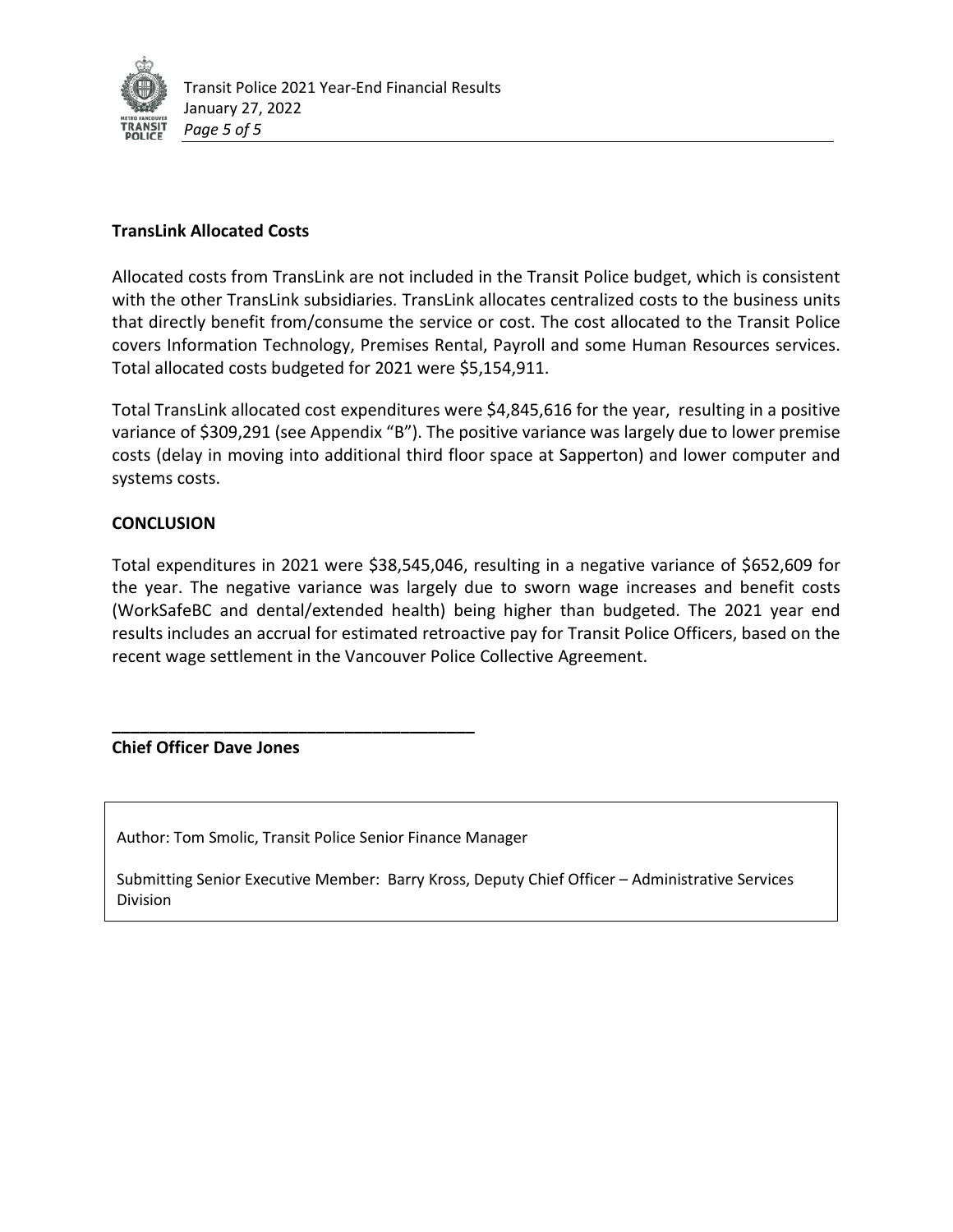#### **Transit Police 2021 Actual <b>Board Report No. 2022-01/Appendix** "A"

**Period ending December 31, 2021**

|                                     | Actual      | <b>Budget</b>     | Variance              | %          |                                                                            |
|-------------------------------------|-------------|-------------------|-----------------------|------------|----------------------------------------------------------------------------|
| Labour                              |             |                   |                       |            |                                                                            |
| Salaries                            | 29,184,913  | 28,187,837        | (997,076)             | $-4%$      | Higher accrual for expected wage increases for police officers             |
| Overtime                            | 460,575     | 774,775           | 314,200               | 41%        | OT costs lower as less call outs needed                                    |
| <b>Benefits</b>                     | 7,259,521   | 7,014,438         | (245, 083)            | $-3%$      | Higher dental/extended health costs and WorkSafeBC premiums                |
|                                     | 36,905,010  | 35,977,050        | (927, 960)            | $-3%$      |                                                                            |
| Recoveries - Secondments            | (1,418,480) | (1, 248, 684)     | 169,796               |            | Recovery of retro pay and OT on seconded members                           |
| Labour net of Recoveries            | 35,486,529  | 34,728,366        | (758, 163)            |            |                                                                            |
|                                     |             |                   |                       |            |                                                                            |
| <b>Vehicles</b>                     |             |                   |                       |            |                                                                            |
| Fuel                                | 289,506     | 229,996           | (59, 510)             | $-26%$     | Increase in fuel prices                                                    |
| Vehicle Maintenance                 | 181,851     | 116,500           | (65, 351)             | $-56%$     | Increase in number of repairs                                              |
| Vehicle Outfitting                  | 65.447      | 40.002            | (25, 445)             | $-64%$     | Extra costs for replacement of gun racks and laptop mounts                 |
| Vehicle Leases                      | 42,449      | 42,504            | 55                    | 0%         |                                                                            |
| Insurance                           | 82,608      | 127,503           | 44,895                | 35%        | Decrease in ICBC insurance premiums                                        |
|                                     | 661,861     | 556,505           | (105, 356)            | $-19%$     |                                                                            |
| <b>Materials</b>                    |             |                   |                       |            |                                                                            |
| Materials - Uniforms                | 95,209      | 112,400           | 17,191                | 15%        | Less replacement of uniforms needed                                        |
| Materials - Other                   | 196.826     | 116.192           | (80, 634)             | -69%       | Additional purchase of Nalaxone kits and COV D PPE supplies                |
| Materials - Firearms/Ammunition     | 80,166      | 86,998            | 6,833                 | 8%         |                                                                            |
| Materials - Outerwear               | 216,183     | 199,700           | (16, 483)             | $-8%$      | Additional jackets and body armour                                         |
|                                     | 588.383     | 515,290           | (73,093)              | $-14%$     |                                                                            |
| <b>Outside Services</b>             |             |                   |                       |            |                                                                            |
| Maintenance and Repairs             | 47,569      | 43,005            | (4, 564)              | $-11%$     |                                                                            |
| Uniform Cleaning                    | 115,662     | 101,803           | (13, 859)             | $-14%$     | Additional cleaning allowance for CST and more cleaning/repairs            |
| <b>Other Services</b>               | 174,995     | 118,493           | (56, 502)             | $-48%$     | Costs for backup server hosting, translations and DNA testing              |
| <b>Minor Renovations</b>            | 19,577      | 20,000            | 423                   | 2%         |                                                                            |
|                                     | 357.804     | 283.301           | (74, 503)             | $-26%$     |                                                                            |
| <b>Administration</b>               |             |                   |                       |            |                                                                            |
| Office Equipment                    | 50,740      | 16,501            | (34, 239)             | $-207%$    | Additional costs for computers/monitors for sub offices/TMET and red boxes |
| <b>Stationery and Supplies</b>      | 44,958      | 62,749            | 17,791                | 28%        | Fewer supplies needed as less staff in office                              |
| Memberships/Subscriptions           | 75,949      | 67,752            | (8, 197)              | $-12%$     | Higher cost for subscriptions                                              |
| <b>Board Remuneration</b>           | 48,404      | 47,702            | (702)                 | $-1%$      |                                                                            |
| <b>Other Administration</b>         | 29.558      |                   |                       | $-30%$     | Higher costs for recruitment                                               |
|                                     | 249,609     | 22,751<br>217,455 | (6, 807)<br>(32, 154) | $-15%$     |                                                                            |
| Telecomunications                   |             |                   |                       |            |                                                                            |
| Telecomunications                   |             |                   |                       |            |                                                                            |
|                                     | 525,149     | 651,253           | 126,104               | 19%        | E-Comm levy lower than planned and credit received for 2020 levy           |
| Radio Communication Equipment       | 525.149     | 651,253           | 126,104               | 19%        |                                                                            |
| <b>Professional and Legal</b>       |             |                   |                       |            |                                                                            |
| Professional fees                   | 99,259      | 114,005           | 14,747                |            | Lower costs for medical/ psycholgical testing                              |
|                                     | 87 150      | 185 001           | 97 851                | 53%        | Lower cost for indemnification of police officers                          |
| Legal Fees                          | 186,408     | 299,006           | 112,598               | 38%        |                                                                            |
| Training                            |             |                   |                       |            |                                                                            |
| <b>Recruit Training</b>             | 195,688     | 215,000           | 19,312                | 9%         |                                                                            |
|                                     |             |                   |                       |            |                                                                            |
| Training - Mandatory                | 189,553     | 309,756           | 120,203<br>139,515    | 39%<br>27% | Lower costs due to less training and conferences due to COVID-19           |
|                                     | 385,241     | 524,756           |                       |            |                                                                            |
| Rentals                             |             |                   |                       |            |                                                                            |
| Rentals/Leases - Parking            | 15,542      | 9,004             | (6, 538)              |            | Additional parking stalls required at Waterfront suboffice                 |
| Rentals/Leases - Range              | 50,700      | 35,000            | (15,700)              | $-45%$     | Extra range time needed to train police officers on new pistols/carbines   |
| Rentals/Leases - Office Equipment   |             |                   |                       |            |                                                                            |
|                                     | 66,242      | 44,004            | (22, 238)             | $-51%$     |                                                                            |
| <b>Marketing &amp; Promotions</b>   | 37,820      | 72,501            | 34,681                | 48%        | Fewer marketing campaigns during the year due to the pandemic              |
|                                     |             |                   |                       |            |                                                                            |
| <b>Total Before Allocated Costs</b> | 38,545,046  | 37,892,437        | (652, 609)            | $-2%$      |                                                                            |